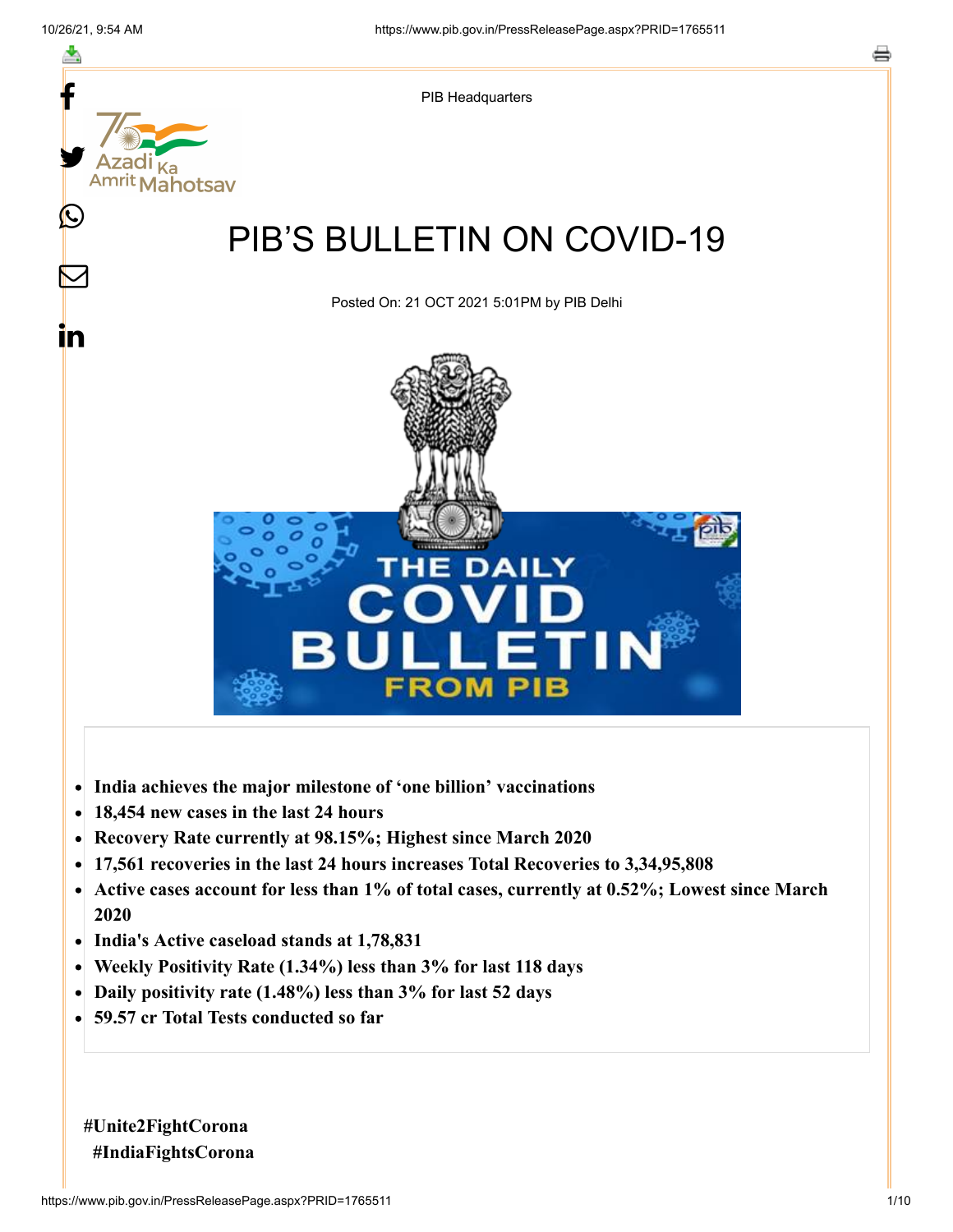

# of administered doses.

#We4Vaccine #LargestVaccinationDrive

O /COVIDNewsByMIB O/MIB\_India O/MIB\_Hindi **O**/inbministry **O**/inbministry **@/mib\_india** 

https://www.pib.gov.in/PressReleasePage.aspx?PRID=1765511 2/10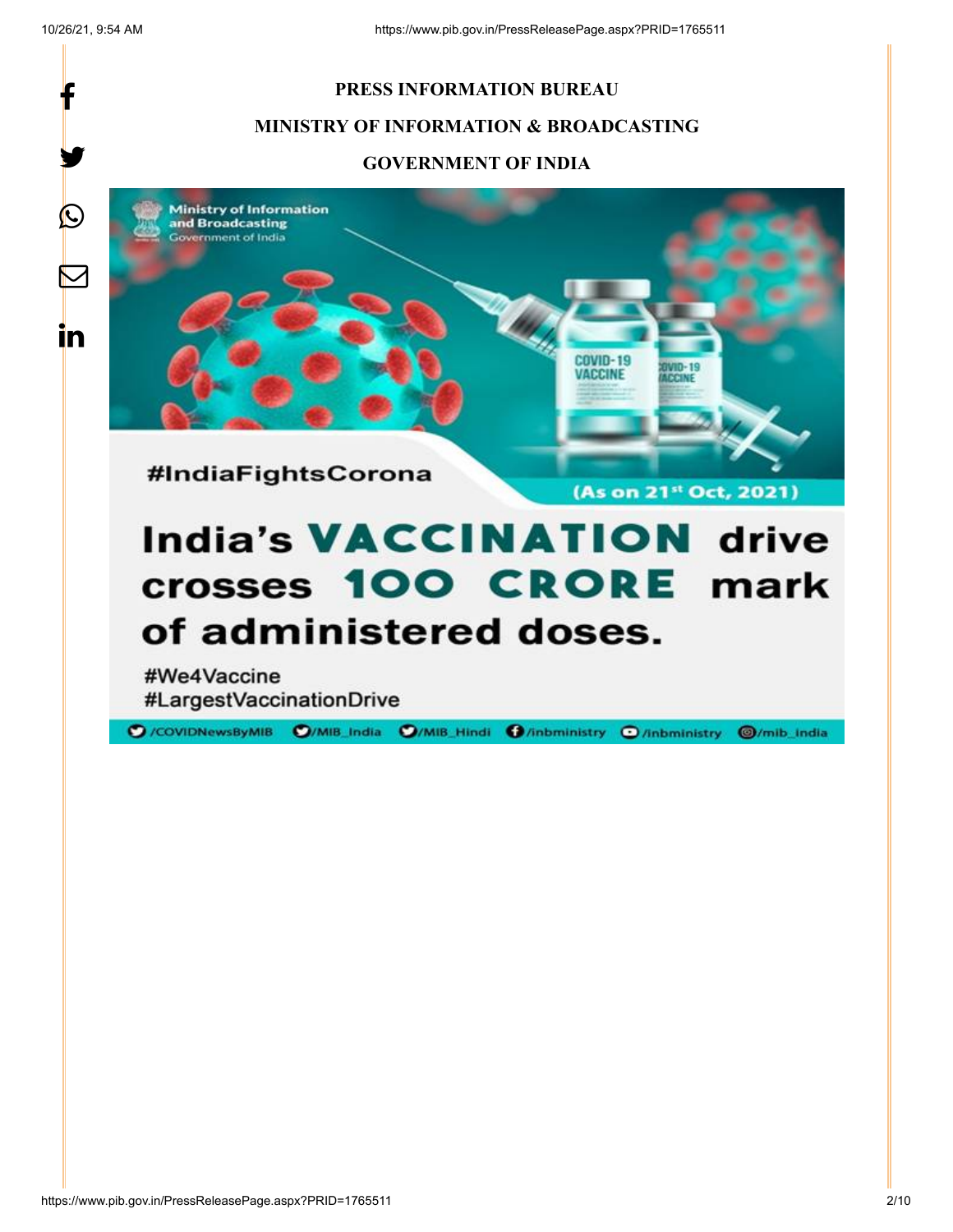y.

P

 $\color{red} \mathbf{\nabla}$ 

in

10/26/21, 9:54 AM https://www.pib.gov.in/PressReleasePage.aspx?PRID=1765511



## **COVID-19 Update**

**India achieves the major milestone of 'one billion' vaccinations**

**Recovery Rate currently at 98.15%; Highest since March 2020**

**18,454 New Cases reported in the last 24 hours**

**India's Active Caseload stands at 1,78,831**

**Weekly Positivity Rate (1.34%) less than 3% for last 118 days**

In a historic achievement, the cumulative COVID-19 vaccine doses administered in the country has surpassed the 100-crore milestone. In a tweet, Prime Minister Shri Narendra Modi congratulated the countrymen and expressed gratitude to the country's scientific community and health professionals for working towards achieving this stupendous feat.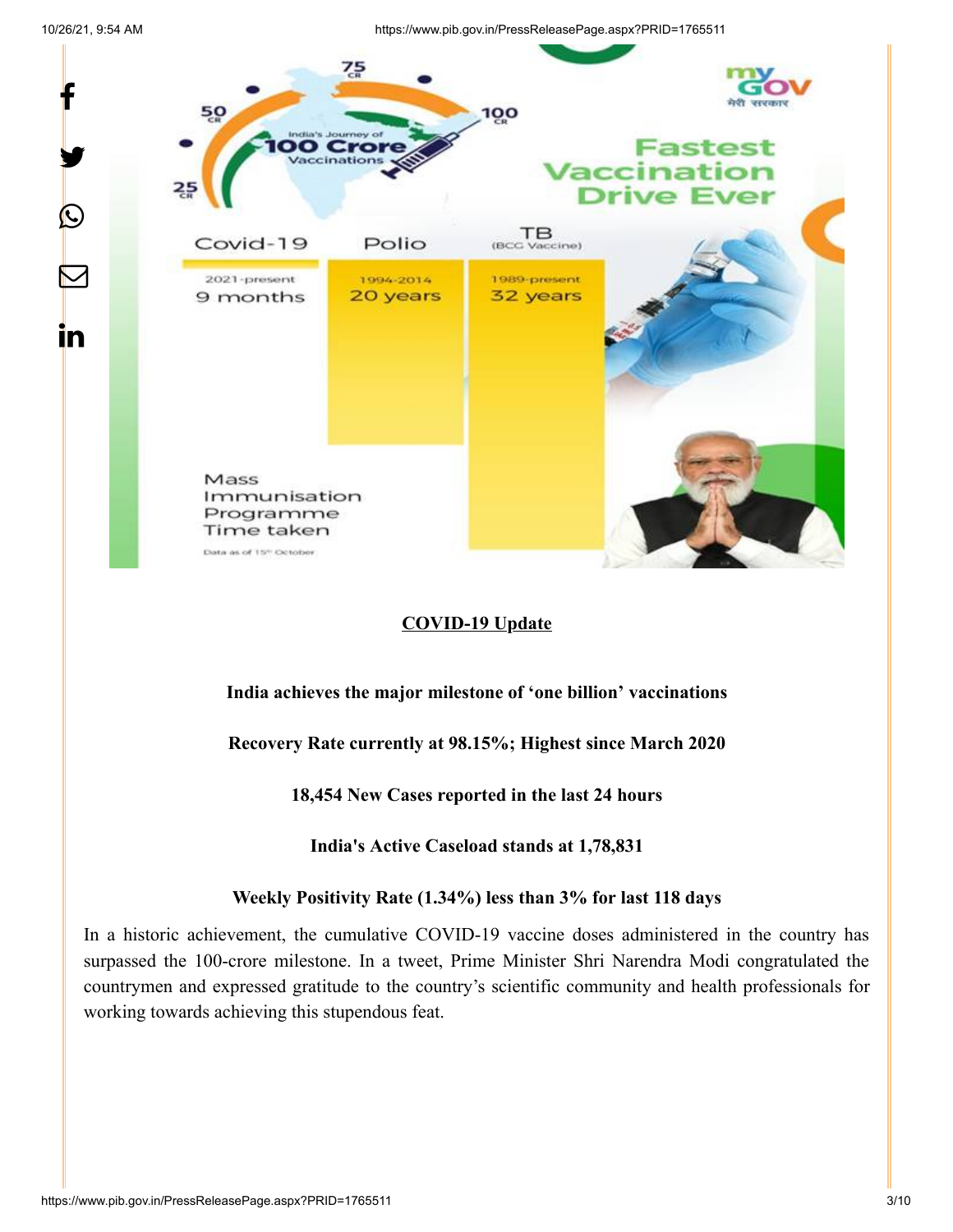У.

 $\bm{\mathbb{O}}$ 

 $\mathbf \Xi$ 

India scripts history.

We are witnessing the triumph of Indian science, enterprise and collective spirit of 130 crore Indians.

Congrats India on crossing 100 crore vaccinations. Gratitude to our doctors, nurses and all those who worked to achieve this feat. [#VaccineCentury](https://twitter.com/hashtag/VaccineCentury?src=hash&ref_src=twsrc%5Etfw)

— Narendra Modi (@narendramodi) [October 21, 2021](https://twitter.com/narendramodi/status/1451051712387731458?ref_src=twsrc%5Etfw)

The Union Health Minister Dr. Mansukh Mandaviya also congratulated the country on achieving this landmark. in

बधाई हो भारत!

दूरदर्शी प्रधानमंत्री श्री [@NarendraModi](https://twitter.com/narendramodi?ref_src=twsrc%5Etfw) जी के समर्थ नेतृत्व का यह प्रतिफल है। [#VaccineCentury](https://twitter.com/hashtag/VaccineCentury?src=hash&ref_src=twsrc%5Etfw) [pic.twitter.com/11HCWNpFan](https://t.co/11HCWNpFan)

— Dr Mansukh Mandaviya (@mansukhmandviya) [October 21, 2021](https://twitter.com/mansukhmandviya/status/1451040097424470018?ref_src=twsrc%5Etfw)

The recovery of **17,561** patients in the last 24 hours has increased the cumulative tally of recovered patients (since the beginning of the pandemic) to **3,34,95,808.**

Consequently, India's recovery rate stands at **98.15%**. Recovery Rate is currently at its highest peak since March 2020

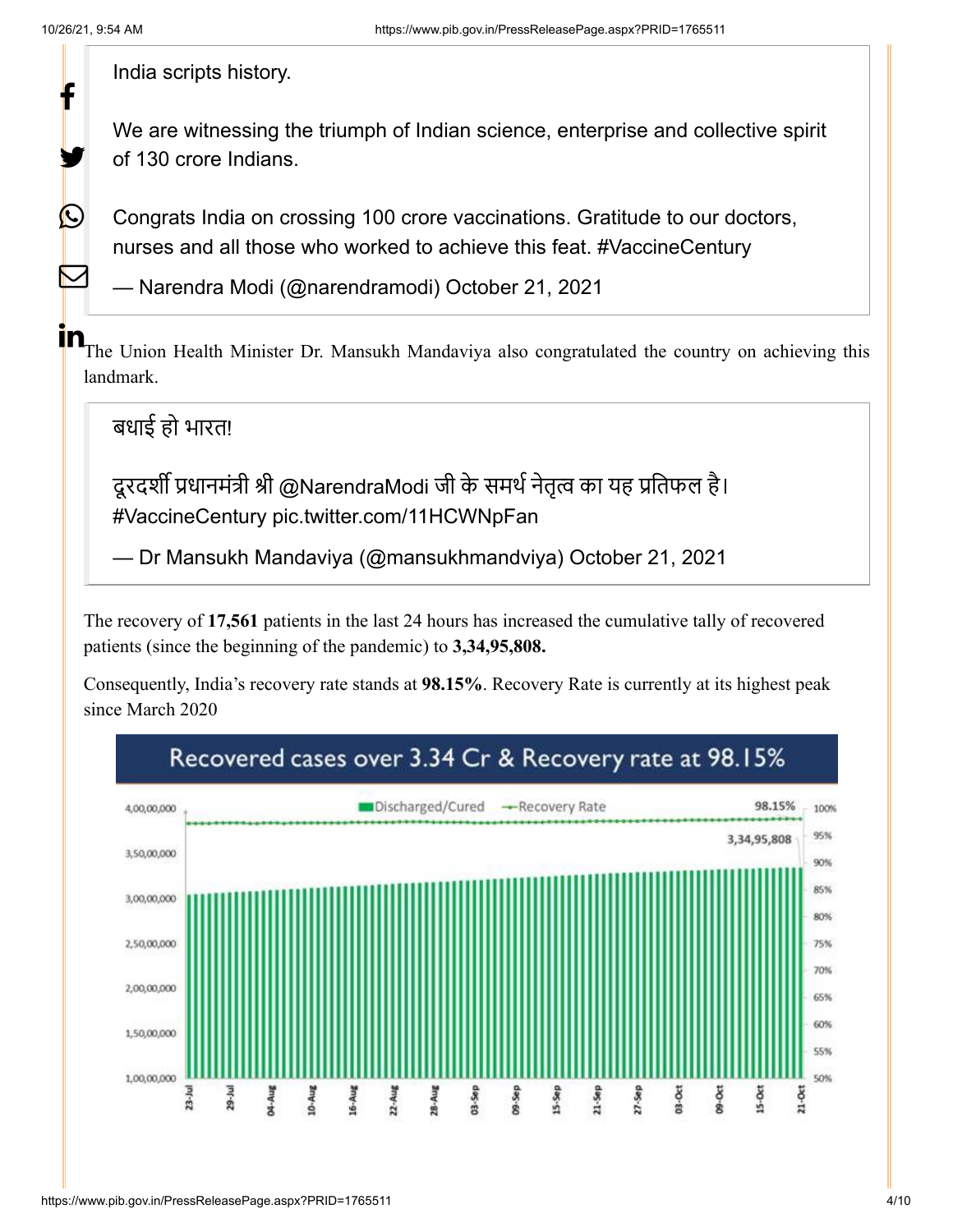Sustained and collaborative efforts by the Centre and the States/UTs continue the trend of less than 50,000 Daily New Cases that is being reported for 116 consecutive days now. f

**18,454 new cases** were reported in the last 24 hours



The Active Caseload remains below 2 lakh mark and is presently at **1,78,831.** Active cases presently constitute **0.52%** of the country's total Positive Cases, which **is lowest since March 2020**



The testing capacity across the country continues to be expanded. The last 24 hours saw a total of 12,47,506 tests being conducted. India has so far conducted over **59.57 Cr (59,57,42,218**) cumulative tests.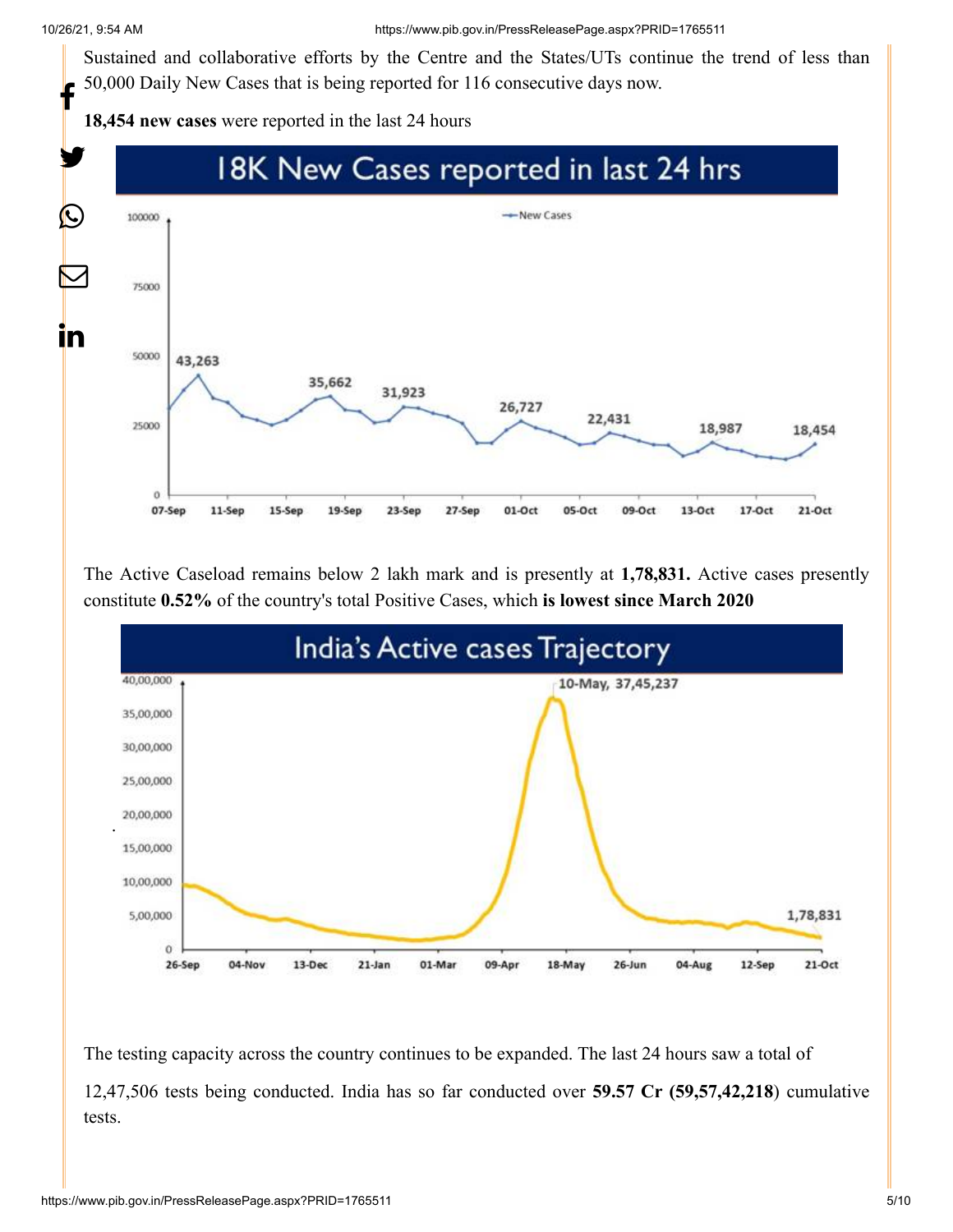While testing capacity has been enhanced across the country, **Weekly Positivity Rate at 1.34% remains less than 3% for the last 118 days now.** The **Daily Positivity rate reported to be1.48%.** The daily Positivity rate has remained below3% for last 52 days and below 5% for 135 consecutive days now f



<https://pib.gov.in/PressReleasePage.aspx?PRID=1765379>

Update on COVID-19 Vaccine Availability in States/UTs More than 103.5 Crore vaccine doses provided to States/UTs More than 10.85 Crore balance and unutilized vaccine doses still available with States/UTs

The Union Government is committed to accelerating the pace and expanding the scope of COVID-19 vaccination throughout the country. The new phase of universalization of COVID-19 vaccination commenced from 21<sup>st</sup> June 2021. The vaccination drive has been ramped up through availability of more vaccines, advance visibility of vaccine availability to States and UTs for enabling better planning by them, and streamlining the vaccine supply chain.

As part of the nationwide vaccination drive, Government of India has been supporting the States and UTs by providing them COVID Vaccines free of cost. In the new phase of the universalization of the COVID19 vaccination drive, the Union Government will procure and supply (free of cost) 75% of the vaccines being produced by the vaccine manufacturers in the country to States and UTs

| <b>VACCINE DOSES</b> | (As on $21^{\text{th}}$ October 2021) |
|----------------------|---------------------------------------|
| <b>SUPPLIED</b>      | 1,03,53,51,045                        |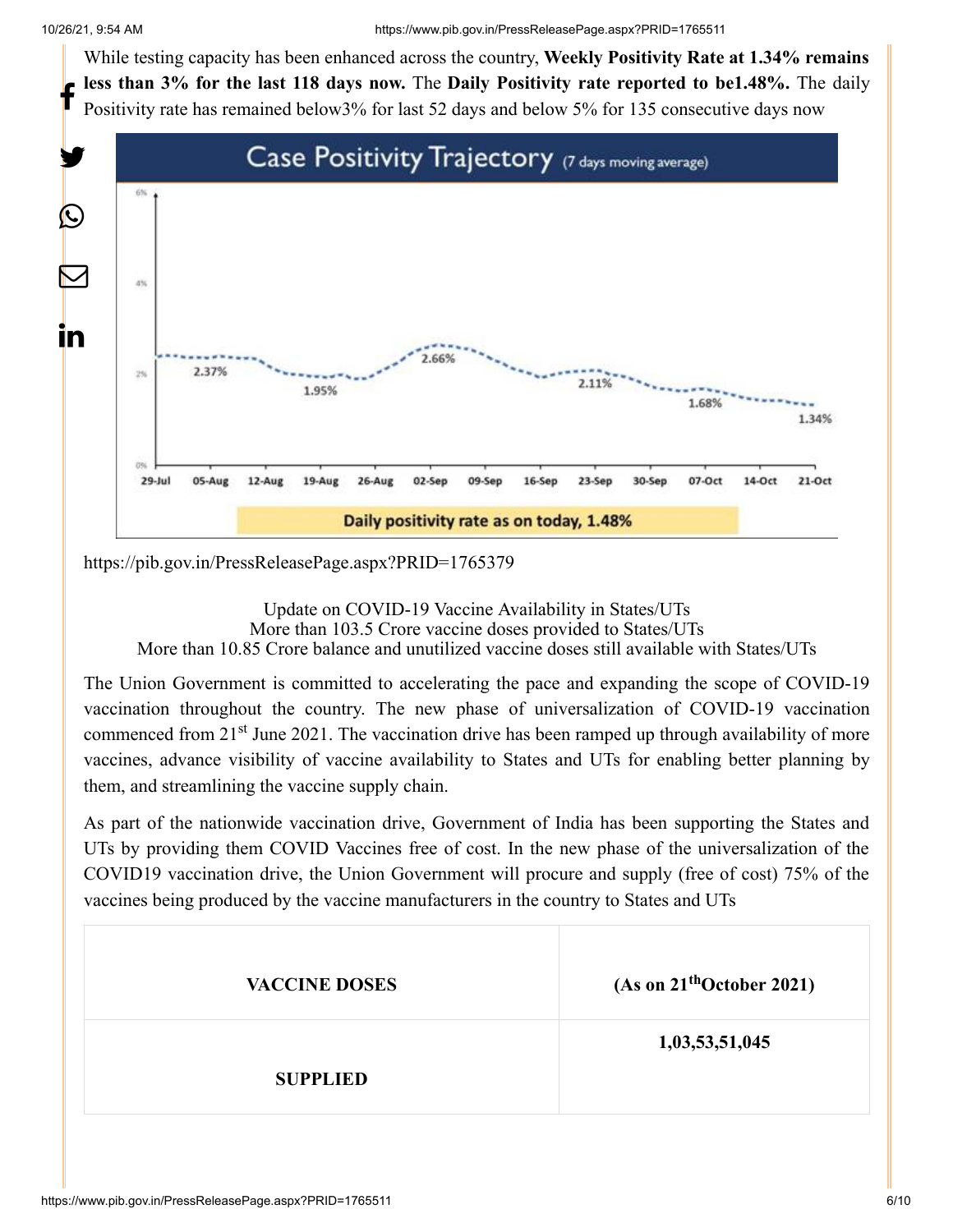$\mathbf{in}$ 

#### **BALANCE AVAILABLE**

**10,85,69,250**

More than **103.5 crore (1,03,53,51,045)** vaccine doses have been provided to States/UTs so far through Govt of India (free of cost channel) and through direct state procurement category. У.

More than **10.85 Cr (10,85,69,250)** balance and unutilized COVID Vaccine doses are still available with the States/UTs to be administered

<https://pib.gov.in/PressReleasePage.aspx?PRID=1765341>

### **PM expresses gratitude to doctors and nurses on crossing 100 crore vaccinations**

The Prime Minister, Shri Narendra Modi has expressed gratitude to doctors, nurses and all those who worked on crossing 100 crore vaccinations.

In a tweet, the Prime Minister said;

**"India scripts history.**

**We are witnessing the triumph of Indian science, enterprise and collective spirit of 130 crore Indians.**

**Congrats India on crossing 100 crore vaccinations. Gratitude to our doctors, nurses and all those who worked to achieve this feat. #VaccineCentury"**

India scripts history.

We are witnessing the triumph of Indian science, enterprise and collective spirit of 130 crore Indians.

Congrats India on crossing 100 crore vaccinations. Gratitude to our doctors, nurses and all those who worked to achieve this feat. [#VaccineCentury](https://twitter.com/hashtag/VaccineCentury?src=hash&ref_src=twsrc%5Etfw)

— Narendra Modi (@narendramodi) [October 21, 2021](https://twitter.com/narendramodi/status/1451051712387731458?ref_src=twsrc%5Etfw)

### **<https://pib.gov.in/PressReleasePage.aspx?PRID=1765348>**

*Tweets Links*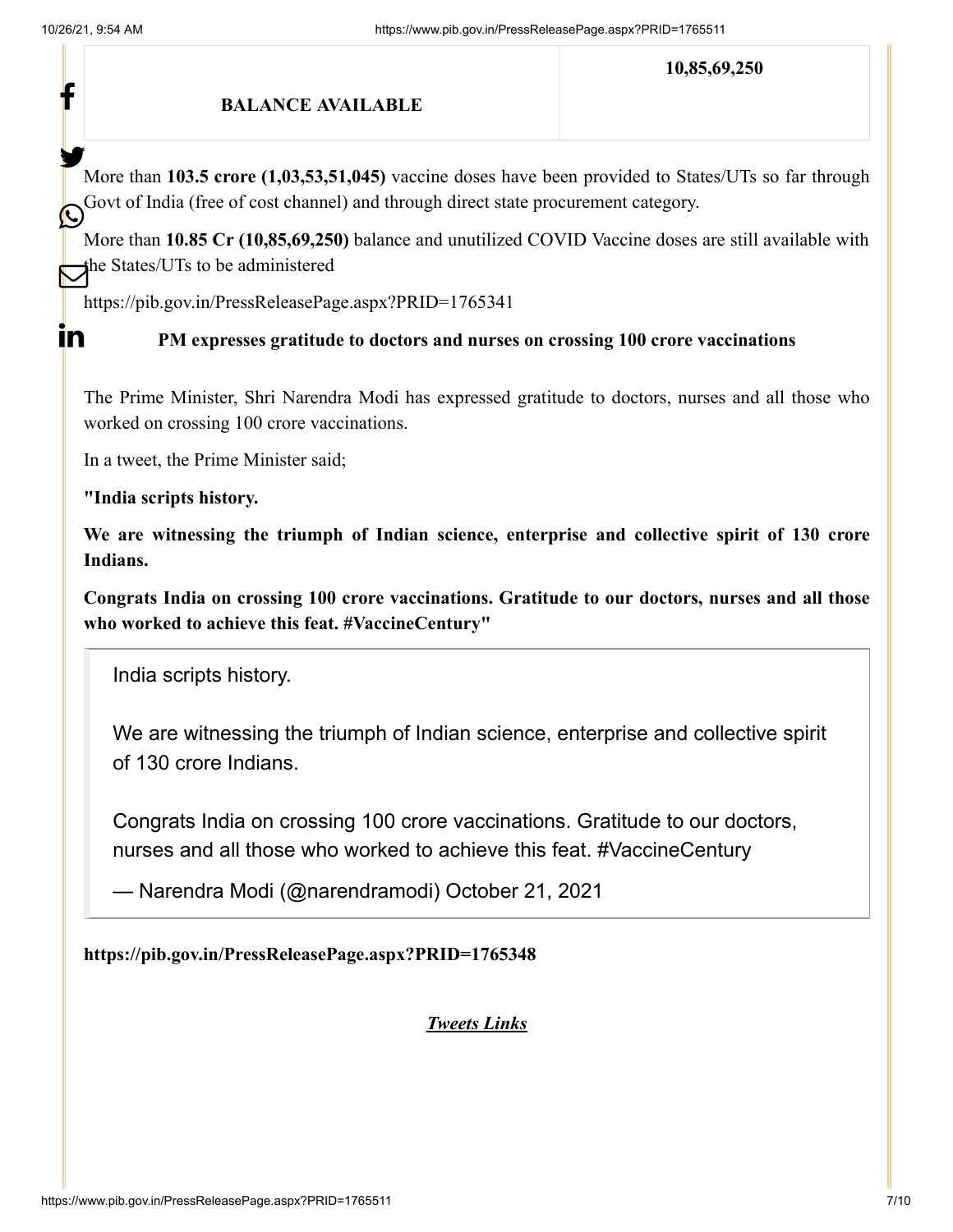У.

 $\bigcirc$ 

 $\mathbf \Xi$ 

in.

Today, when India has achieved a [#VaccineCentury,](https://twitter.com/hashtag/VaccineCentury?src=hash&ref_src=twsrc%5Etfw) I went to a vaccination centre at Dr. Ram Manohar Lohia Hospital. The vaccine has brought pride and protection in the lives of our citizens. [pic.twitter.com/MUObjQKpga](https://t.co/MUObjQKpga)

— Narendra Modi (@narendramodi) [October 21, 2021](https://twitter.com/narendramodi/status/1451080289027977219?ref_src=twsrc%5Etfw)

इस ऐतिहासिक उपलब्धि पर पूरे देश को बधाई देता हूँ।

अनेकों चुनौतियों को पार कर इस महायज्ञ में अपना योगदान देने वाले सभी वैज्ञानिकों, शोधकर्ताओं व स्वास्थ्यकर्मियों का आभार व हर व्यक्ति की सुरक्षा व स्वास्थ्य हेतु संकल्पित मोदी जी का अभिनन्दन करता हूँ।

जय हिन्द! [#VaccineCentury](https://twitter.com/hashtag/VaccineCentury?src=hash&ref_src=twsrc%5Etfw) [pic.twitter.com/YDB0fxlTJN](https://t.co/YDB0fxlTJN)

— Amit Shah (@AmitShah) [October 21, 2021](https://twitter.com/AmitShah/status/1451053676009639941?ref_src=twsrc%5Etfw)

1,00,00,00,000

सौ करोड़ सिर्फ एक आंकड़ा नहीं.

सौ करोड़ से अधिक लोगों का आत्मविश्वास है।

Congratulations India on this remarkable feat of administering 100 Crore doses **<sup>ඁ</sup>ඁ</mark> ඁ**/ *#*VaccineCentury [pic.twitter.com/XSX7VPUdUT](https://t.co/XSX7VPUdUT)

— Piyush Goyal (@PiyushGoyal) [October 21, 2021](https://twitter.com/PiyushGoyal/status/1451039876355215362?ref_src=twsrc%5Etfw)

प्रधानमंत्री श्री [@narendramodi](https://twitter.com/narendramodi?ref_src=twsrc%5Etfw) जी के नेतृत्व में आज भारत ने 100 करोड़ से अधिक कोरोना वैक्सीन लगाने के लक्ष्य को प्राप्त कर विश्व में एक कीर्तिमान बनाया किया है।

सभी स्वास्थ्य कर्मियों और जनता को हार्दिक बधाई।[#VaccineCentury](https://twitter.com/hashtag/VaccineCentury?src=hash&ref_src=twsrc%5Etfw) [pic.twitter.com/WeU2wrVixH](https://t.co/WeU2wrVixH)

— Gajendra Singh Shekhawat (@gssjodhpur) [October 21, 2021](https://twitter.com/gssjodhpur/status/1451068610231685128?ref_src=twsrc%5Etfw)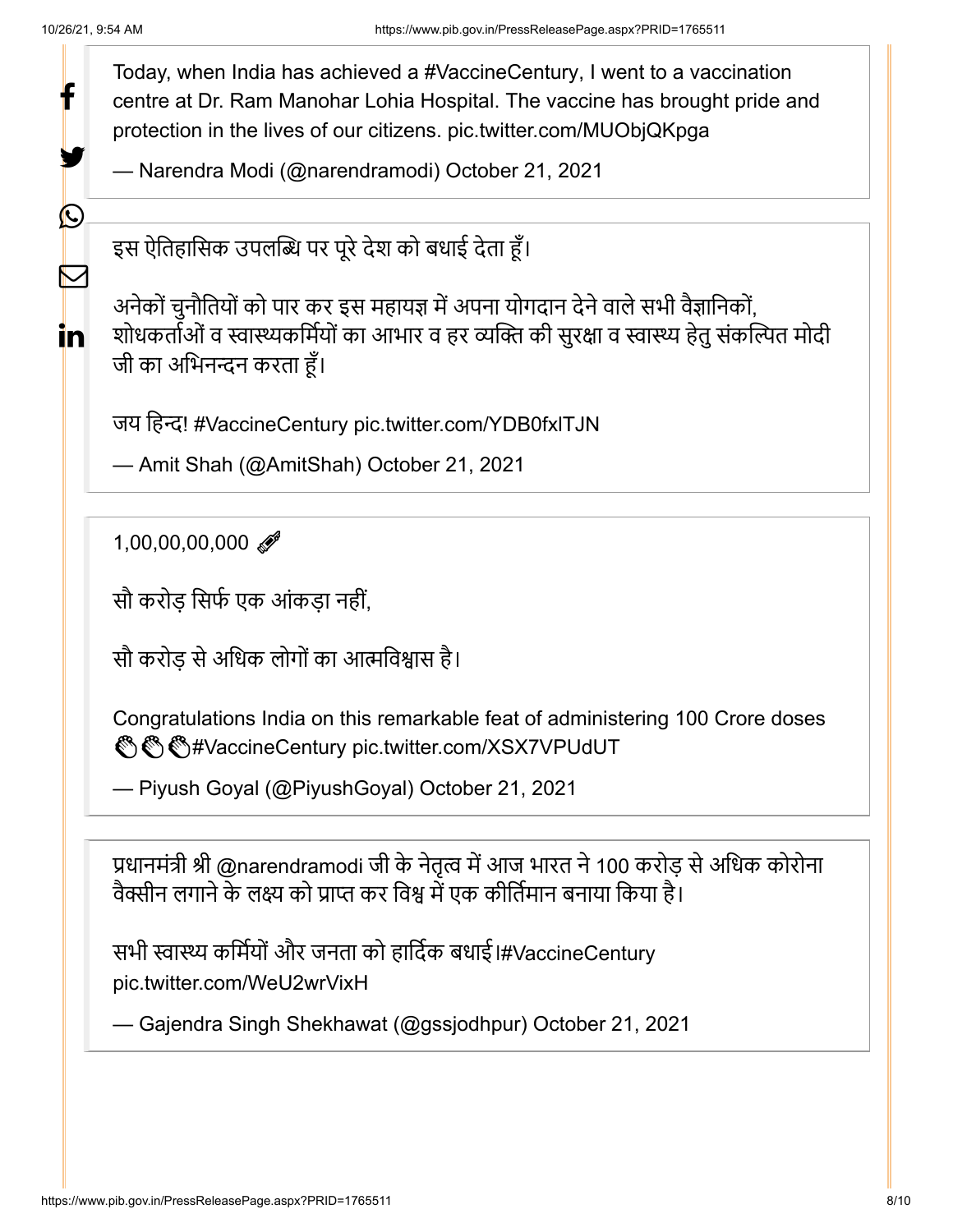У.

 $(\cup)$ 

M

<u>in</u>

What an exquisite piece of art, beautifully portraying India's triumph of [#VaccineCentury](https://twitter.com/hashtag/VaccineCentury?src=hash&ref_src=twsrc%5Etfw) <https://t.co/HXWFzu6hm9>

— Dr Mansukh Mandaviya (@mansukhmandviya) [October 21, 2021](https://twitter.com/mansukhmandviya/status/1451070591386021893?ref_src=twsrc%5Etfw)

[#IndiaFightsCorona](https://twitter.com/hashtag/IndiaFightsCorona?src=hash&ref_src=twsrc%5Etfw):

The World's largest free-for-all vaccination drive continues to drive India ahead of many developed countries in the fight against COVID-19.

✅Continue following COVID Appropriate Behaviour and stay saf[e#VaccineCentury](https://twitter.com/hashtag/VaccineCentury?src=hash&ref_src=twsrc%5Etfw) [#LargestVaccineDrive](https://twitter.com/hashtag/LargestVaccineDrive?src=hash&ref_src=twsrc%5Etfw) [pic.twitter.com/RLl3RsrBlz](https://t.co/RLl3RsrBlz)

— #IndiaFightsCorona (@COVIDNewsByMIB) [October 21, 2021](https://twitter.com/COVIDNewsByMIB/status/1451073456930377732?ref_src=twsrc%5Etfw)

[#IndiaFightsCorona](https://twitter.com/hashtag/IndiaFightsCorona?src=hash&ref_src=twsrc%5Etfw):

✅Active caseload further declines at 1.78 lakh

 $\blacktriangleright$  Active cases constitute 0.52% of total cases

 $\vee$  Weekly positivity rate drops to less than 5%, currently at 1.34%[#Unite2FightCorona](https://twitter.com/hashtag/Unite2FightCorona?src=hash&ref_src=twsrc%5Etfw) [#StayHomeStaySafe](https://twitter.com/hashtag/StayHomeStaySafe?src=hash&ref_src=twsrc%5Etfw)

3/4 [pic.twitter.com/bu8iWOHPBz](https://t.co/bu8iWOHPBz)

— #IndiaFightsCorona (@COVIDNewsByMIB) [October 21, 2021](https://twitter.com/COVIDNewsByMIB/status/1451079748344430593?ref_src=twsrc%5Etfw)

[#IndiaFightsCorona](https://twitter.com/hashtag/IndiaFightsCorona?src=hash&ref_src=twsrc%5Etfw):

✅ 100 crore vaccine doses administered so far

✅ Testing capacity substantially ramped up - 59.57 crore tests conducted so far[#We4Vaccine](https://twitter.com/hashtag/We4Vaccine?src=hash&ref_src=twsrc%5Etfw)[#LargestVaccinationDrive](https://twitter.com/hashtag/LargestVaccinationDrive?src=hash&ref_src=twsrc%5Etfw)

Details: <https://t.co/Ih9vYURFVL> [pic.twitter.com/LGl7TDU5WN](https://t.co/LGl7TDU5WN)

— #IndiaFightsCorona (@COVIDNewsByMIB) [October 21, 2021](https://twitter.com/COVIDNewsByMIB/status/1451079843580313600?ref_src=twsrc%5Etfw)